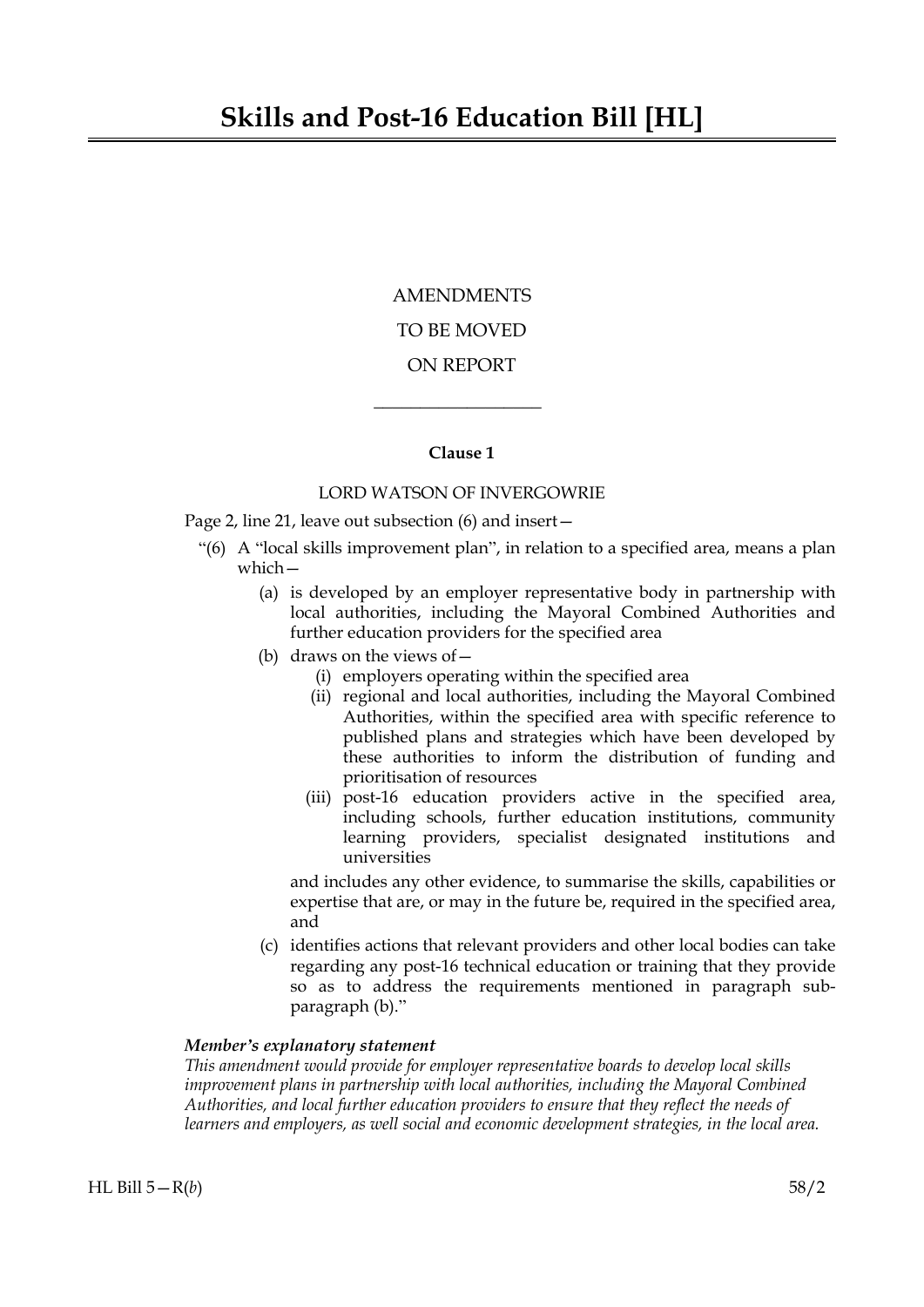## **Clause 7**

## LORD WATSON OF INVERGOWRIE

Page 9, line 41, at end insert "following a public consultation and with the consent of employer representative bodies, as defined in the Skills and Post-16 Education Act  $2021$ ."

## *Member's explanatory statement*

*This amendment requires IfATE to consult and gain the consent of the relevant ERBs before withdrawing course approval.*

## **After Clause 15**

## LORD WATSON OF INVERGOWRIE

## **"Lifelong loan entitlement eligibility**

- (1) All students are eligible for the lifelong loan entitlement regardless of—
	- (a) prior qualification,
	- (b) subject being studied,
	- (c) mode of study,
	- (d) institution of study,
	- (e) location of study, including remote learning, or
	- (f) whether they are studying modules or full qualifications.
- (2) The Secretary of State may not, in exercising powers under this or any other Act in relation to the lifelong loan entitlement, restrict access to the scheme on the grounds set out in subsection (1)."

## *Member's explanatory statement*

*This amendment removes the Equivalent or Lower Qualification (ELQ) exemption rule for the Lifelong Loan Entitlement (LLE) to ensure eligibility for student loan funding for another qualification at that or a lower level to facilitate career changes. It also ensures LLE eligibility regardless of subject, intensity of study, institution and learning style.*

Insert the following new Clause—

## **"Duration of lifelong loan entitlement**

As soon as practicable after this Act is passed, the Secretary of State must consult on extending the duration of the lifelong loan entitlement to up to six years equivalent funding."

#### *Member's explanatory statement*

*This would require the Secretary of State to consult on extending the Lifelong Loan Entitlement (LLE) to six years in order to give those studying part-time or who may need to pause their studies more flexibility.*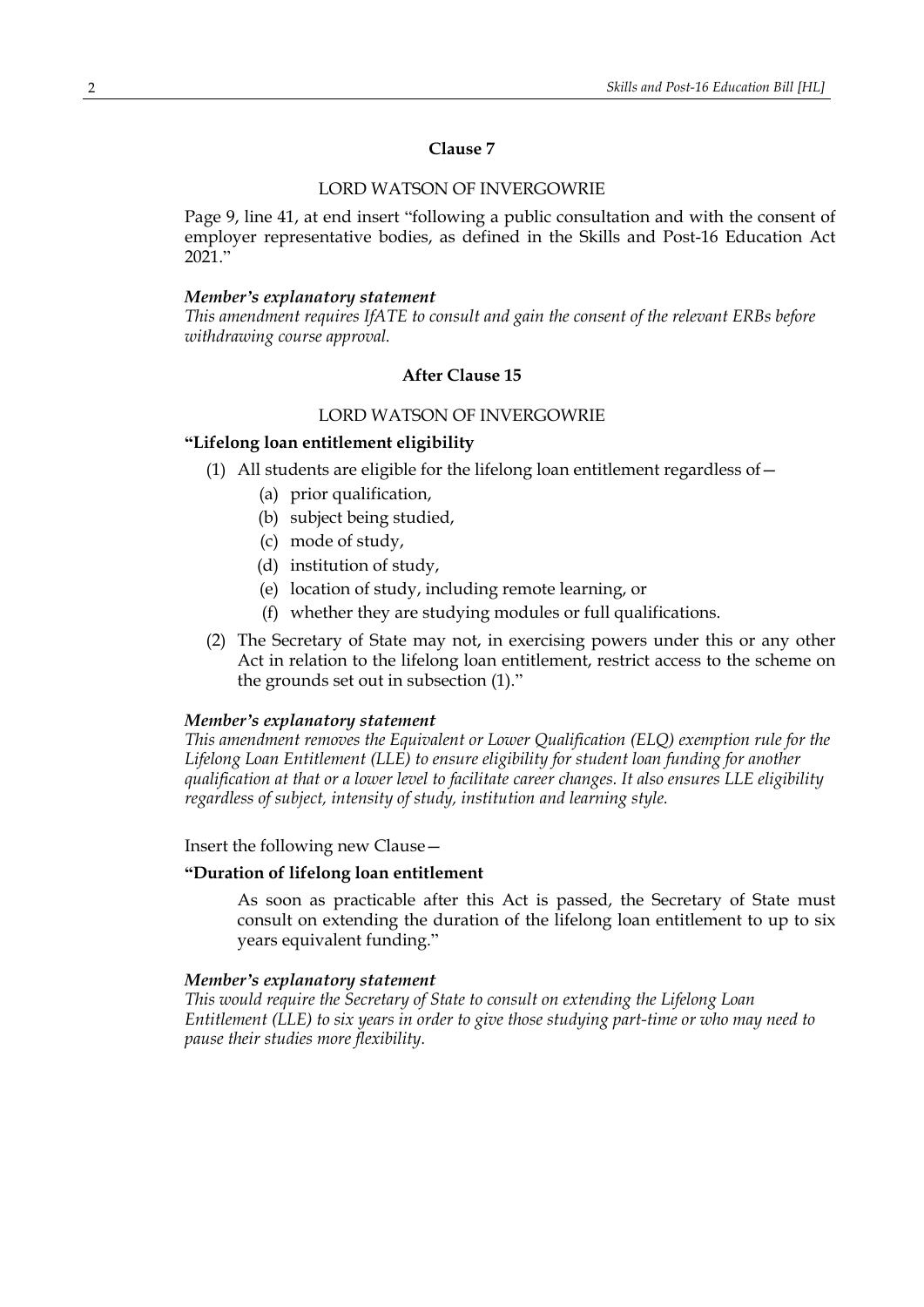#### **Clause 17**

#### LORD WATSON OF INVERGOWRIE

## Page 20, line 33, at end insert—

"(7A) When making decisions of a strategic nature in relation to a measure of student outcomes, the OfS must have regard to the desirability of exercising them in a way that is designed to widen participation and reduce inequalities of outcome including those which result from socioeconomic disadvantage."

#### *Member's explanatory statement*

*This amendment seeks to ensure that the OfS's measure of student outcomes does not jeopardize widening participation for students from disadvantaged and underrepresented groups.*

# **After Clause 25**

## LORD WATSON OF INVERGOWRIE

Insert the following new Clause—

#### **"Lifetime skills guarantee**

- (1) All persons have the right to study a fully-funded approved course for a qualification up to level 3 supplied by an approved provider of further, higher, or technical education if they—
	- (a) do not currently hold a level 3 qualification, or
	- (b) currently hold a level 3 qualification and a person designated by the Secretary of State is satisfied that—
		- (i) the person would benefit from re-training, and
		- (ii) there is, or is likely to be, demand from employers in the occupations for employees who have obtained the particular qualification to be supplied.
- (2) The Secretary of State must prepare and publish a list of approved courses for the purposes of subsection (1).
- (3) The Secretary of State must consult on the list of approved courses to ensure that they are compatible with national levelling up and skills strategies.
- (4) The Secretary of State must review the list of approved courses at least every six months with a view to ensuring that they reflect the skills needed as the economy changes."

#### *Member's explanatory statement*

*This amendment places the Government lifetime skills guarantee on a statutory footing, ensuring that those without an A-Level or equivalent qualification, or who hold such qualification but have been determined to benefit from re-skilling, are able to study a fully funded approved course. The Secretary of State is required to consult on and regularly review the list of approved courses to ensure that they are compatible with national skills strategies.*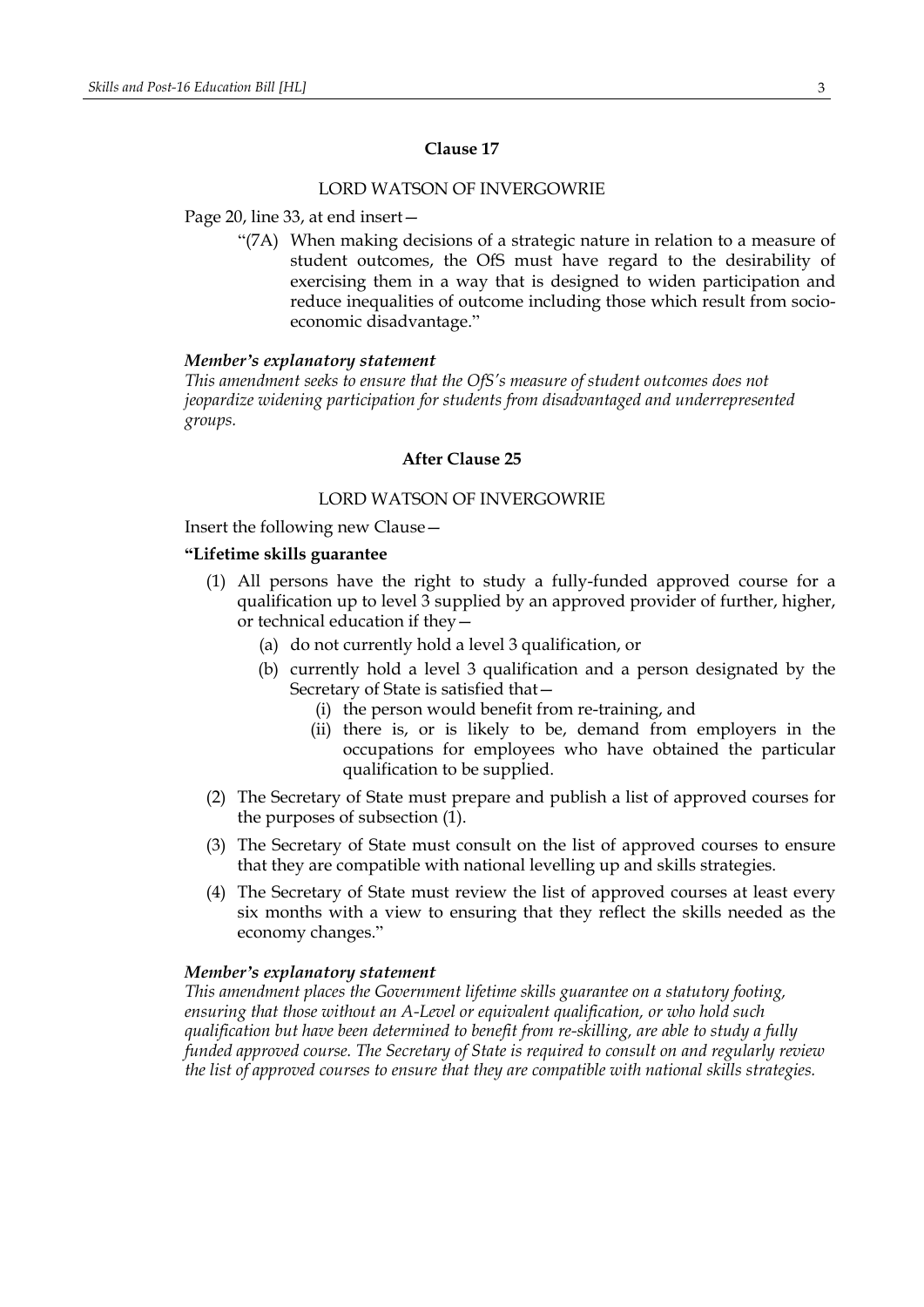Insert the following new Clause—

## **"Credit transfer arrangements**

- (1) The Secretary of State may by regulations make provision to facilitate credit transfer arrangements to allow students to move between education providers.
- (2) Regulations under this section are to be made by statutory instrument, and a statutory instrument containing regulations under this section may not be made unless a draft of the instrument has been laid before, and approved by a resolution of, each House of Parliament."

## *Member's explanatory statement*

*This amendment allows the Secretary of State to facilitate credit transfer arrangements to allow students to move between education providers.*